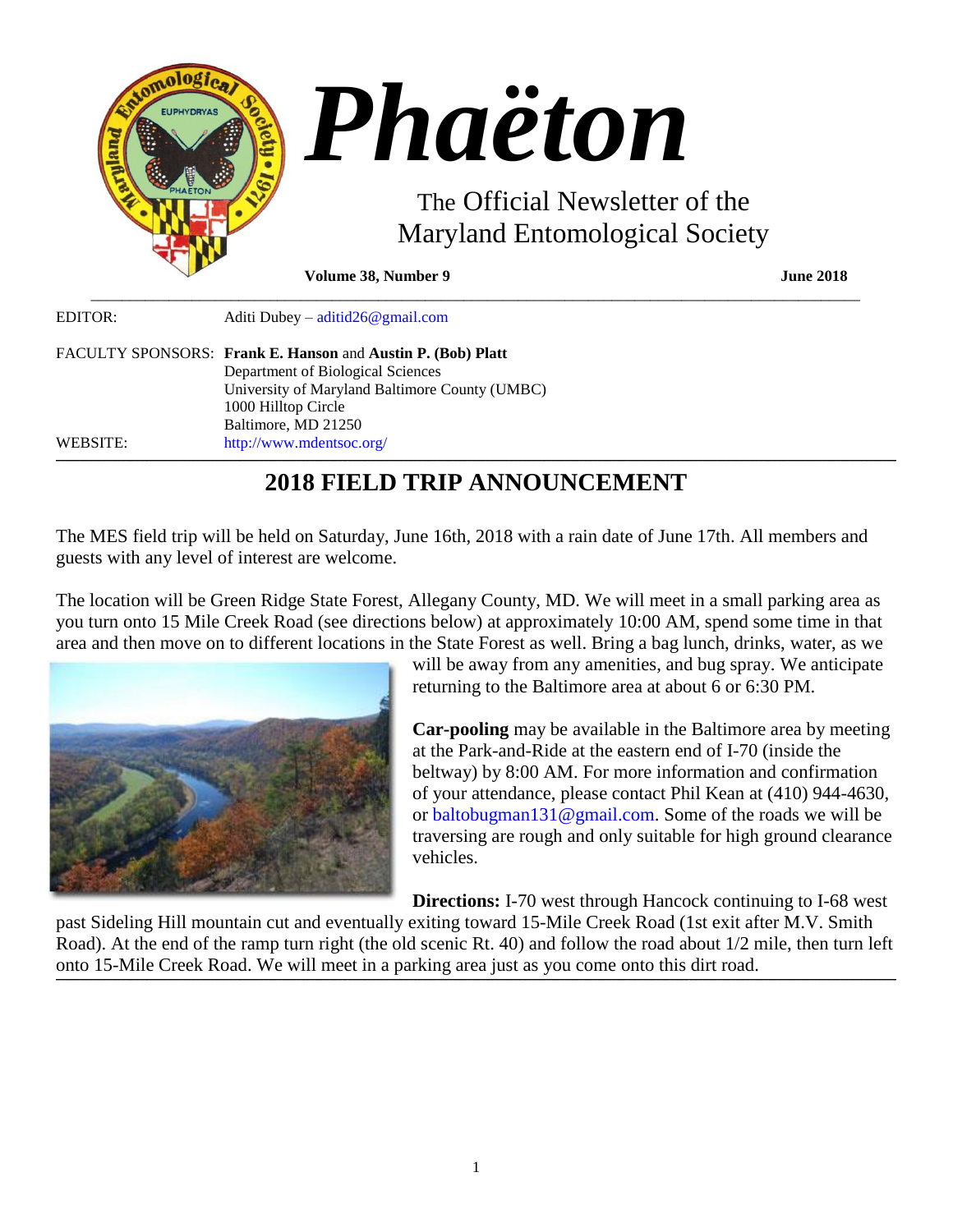# \_\_\_\_\_\_\_\_\_\_\_\_\_\_\_\_\_\_\_\_\_\_\_\_\_\_\_\_\_\_\_\_\_\_\_\_\_\_\_\_\_\_\_\_\_\_\_\_\_\_\_\_\_\_\_\_\_\_\_\_\_\_\_\_\_\_\_\_\_\_\_\_\_\_\_\_\_\_\_\_\_\_\_\_\_\_\_\_\_\_\_\_\_\_\_\_\_\_\_\_\_\_\_\_\_\_\_\_\_\_\_\_\_\_\_\_\_\_\_\_\_\_\_\_\_\_\_\_\_\_\_\_\_\_\_\_\_\_\_\_\_\_\_\_\_\_\_\_\_\_\_\_\_\_\_\_\_\_\_\_\_\_\_\_\_\_\_\_\_\_\_\_\_\_\_\_\_\_\_\_\_\_\_\_\_\_\_\_\_\_\_\_\_\_\_\_\_\_\_\_\_\_\_\_\_\_\_\_\_\_\_\_\_\_\_\_\_\_\_\_ *Phaëton*, **the Newsletter of the Maryland Entomological Society** \_\_\_\_\_\_\_\_\_\_\_\_\_\_\_\_\_\_\_\_\_\_\_\_\_\_\_\_\_\_\_\_\_\_\_\_\_\_\_\_\_\_\_\_\_\_\_\_\_\_\_\_\_\_\_\_\_\_\_\_\_\_\_\_\_\_\_\_\_\_\_\_\_\_\_\_\_\_\_\_\_\_\_\_\_\_\_\_\_\_\_\_\_\_\_\_\_\_\_\_\_\_\_\_\_\_\_\_\_\_\_\_\_\_\_\_\_\_\_\_\_\_\_\_\_\_\_\_\_\_\_\_\_\_\_\_\_\_\_\_\_\_\_\_\_\_\_\_\_\_\_\_\_\_\_\_\_\_\_\_\_\_\_\_\_\_\_\_\_\_\_\_\_\_\_\_\_\_\_\_\_\_\_\_\_\_\_\_\_\_\_\_\_\_\_\_\_\_\_\_\_\_\_\_\_\_\_\_\_\_\_\_\_\_\_\_\_\_\_\_

## **Volume 38, Number 9 June 2018**

 $\mathcal{L}_\text{max}$  and  $\mathcal{L}_\text{max}$  and  $\mathcal{L}_\text{max}$  are the set of the set of the set of the set of the set of the set of the set of the set of the set of the set of the set of the set of the set of the set of the set of th

# **MES VOLUNTEER REQUESTED FOR TWO AFTERNOONS AT THE MARYLAND AGRICULTURAL RESOURCE COUNCIL SUMMER CAMP**

**\_\_\_\_\_\_\_\_\_\_\_\_\_\_\_\_\_\_\_\_\_\_\_\_\_\_\_\_\_\_\_\_\_\_\_\_\_\_\_\_\_\_\_\_\_\_\_\_\_\_\_\_\_\_\_\_\_\_\_\_\_\_\_\_\_\_\_\_\_\_\_\_\_\_\_\_\_\_\_\_\_\_\_\_\_\_\_\_\_\_\_\_\_\_\_\_\_\_\_\_\_\_\_\_\_\_\_\_\_\_\_\_\_\_\_\_\_\_\_\_\_\_\_\_\_\_\_\_\_\_\_\_\_\_\_\_\_\_\_\_\_\_\_\_\_\_\_\_\_\_\_\_\_\_\_\_\_\_\_\_\_\_\_\_\_\_\_\_**

Dear Maryland Entomological Society,

I'm Kelcey Trewin, the summer camp director for Maryland Agricultural Resource Council (MARC). I am in the process of gathering volunteers and planning the curriculum for their 2018 summer camp.

In light of this, campers will spend an afternoon exploring the wonderful world of insects. This is where we hope you will come into play! We would like to find someone who specializes in this area of expertise and may have an interest in working with children. The two dates for this activity are on July 31 and August 7 from 1:30 p.m. – 3:00 p.m.

If there is an individual who has worked with students before please have them reach out to me either via phone, (410) 830 0339, or via email, [kelcey.trewin@gmail.com](mailto:kelcey.trewin@gmail.com) . If there is not an individual or two that may be interested, but you have some resources I could use in order to develop some curriculum for the camp, that would be greatly appreciated as well.

Thank you so much for your time, I will be looking forward to hearing back from you soon!

Thanks again, Kelcey Trewin

Maryland Agriculture Resource Council Farm Camp Director (410)-830-0339 [kelcey.trewin@gmail.com](mailto:kelcey.trewin@gmail.com)

**\_\_\_\_\_\_\_\_\_\_\_\_\_\_\_\_\_\_\_\_\_\_\_\_\_\_\_\_\_\_\_\_\_\_\_\_\_\_\_\_\_\_\_\_\_\_\_\_\_\_\_\_\_\_\_\_\_\_\_\_\_\_\_\_\_\_\_\_\_\_\_\_\_\_\_\_\_\_\_\_\_\_\_\_\_\_\_\_\_\_\_\_\_\_\_\_\_\_\_\_\_\_\_\_\_\_\_\_\_\_\_\_\_\_\_\_\_\_\_\_\_\_\_\_\_\_\_\_\_\_\_\_\_\_\_\_\_\_\_\_\_\_\_\_\_\_\_\_\_\_\_\_\_\_\_\_\_\_\_\_\_\_\_\_\_\_\_\_ MES REVIEWER REQUESTED FOR NEW INSECT BOOK**

Dear Maryland Entomological Society,

My name is Nathan Thomas and I work for [Exisle](https://exislepublishing.com/about-us/)  [Publishing.](https://exislepublishing.com/about-us/) We have a new book coming out shortly [October 2018] which I thought would be of interest to your organization: *Minibeasts - [True rulers of our world and the](https://exislepublishing.com/product/minibeasts/)  [key to our survival](https://exislepublishing.com/product/minibeasts/)*, by Alan Henderson of Melbourne Museum.

Entomologists, both amateur and professional, will love the over 100 color photographs in this hardcover book that offer astonishing, up-close insight into the exotic transformers that surround us unnoticed. The photos are accompanied by text which explains the importance of these invertebrates in our everyday life, from their crucial role in our ecosystem to their use in science and medicine.

Would you be interested in reviewing a sample copy? If so, just let me know and I'll have one sent to you.

Kind regards, Nathan Thomas

Exisle Publishing [nathan@exislepublishing.com](mailto:nathan@exislepublishing.com)



**Central Maryland Beekeepers Association** 

Supporting and promoting beekeepers and the viability of honeybees in central Maryland

# **MEMBERS MEETINGS**

**\_\_\_\_\_\_\_\_\_\_\_\_\_\_\_\_\_\_\_\_\_\_\_\_\_\_\_\_\_\_\_\_\_\_\_\_\_\_\_\_\_\_\_\_\_\_\_\_\_\_\_\_\_\_\_\_\_\_\_\_\_\_\_\_\_\_\_\_\_\_\_\_\_\_\_\_\_\_\_\_\_\_\_\_\_\_\_\_\_\_\_\_\_\_\_\_\_\_\_\_\_\_\_\_\_\_\_\_\_\_\_\_\_\_\_\_\_\_\_\_\_\_\_\_\_\_\_\_\_\_\_\_\_\_\_\_\_\_\_\_\_\_\_\_\_\_\_\_\_\_\_\_\_\_\_\_\_\_\_\_\_\_\_\_\_\_\_\_**

**Tues, 10 July 2018; 7:00 p.m.** David Papke speaks on "How to Deal with Beehive Health Problems"

Members meetings are held at th[e Oregon Ridge Nature](https://www.google.com/maps/place/Oregon+Ridge+Nature+Center/@39.4970222,-76.6868097,15z/data=!4m2!3m1!1s0x0:0x9fbed14b2a0e98dd?sa=X&ved=0ahUKEwjkwILmv6jQAhXs6YMKHVsmDwgQ_BIIdDAK)  [Center, 13555 Beaver Dam Road, Cockeysville, MD.](https://www.google.com/maps/place/Oregon+Ridge+Nature+Center/@39.4970222,-76.6868097,15z/data=!4m2!3m1!1s0x0:0x9fbed14b2a0e98dd?sa=X&ved=0ahUKEwjkwILmv6jQAhXs6YMKHVsmDwgQ_BIIdDAK)  Additional information can be found at: [http://www.centralmarylandbees.org/meetings-3/membership](http://www.centralmarylandbees.org/meetings-3/membership-meeting-schedule/)[meeting-schedule/](http://www.centralmarylandbees.org/meetings-3/membership-meeting-schedule/)

#### **\_\_\_\_\_\_\_\_\_\_\_\_\_\_\_\_\_\_\_\_\_\_\_\_\_\_\_\_\_\_\_\_\_\_\_\_\_\_\_\_\_\_\_\_\_\_\_\_\_\_\_\_\_\_\_\_\_\_\_\_\_\_\_\_\_\_\_\_\_\_\_\_\_\_\_\_\_\_\_\_\_\_\_\_\_\_\_\_\_\_\_\_\_\_\_\_\_\_\_\_\_\_\_\_\_\_\_\_\_\_\_\_\_\_\_\_\_\_\_\_\_\_\_\_\_\_\_\_\_\_\_\_\_\_\_\_\_\_\_\_\_\_\_\_\_\_\_\_\_\_\_\_\_\_\_\_\_\_\_\_\_\_\_\_\_\_\_\_ ENTOMOLOGICAL SOCIETY OF WASHINGTON PUBLIC MEETING**

**Thu, 5 July 2018; 7:00 p.m.** Topic: TBA Speaker: TBA National Museum of Natural History, Smithsonian Institution, Washington, DC [http://entsocwash.org/.](http://entsocwash.org/)

#### **\_\_\_\_\_\_\_\_\_\_\_\_\_\_\_\_\_\_\_\_\_\_\_\_\_\_\_\_\_\_\_\_\_\_\_\_\_\_\_\_\_\_\_\_\_\_\_\_\_\_\_\_\_\_\_\_\_\_\_\_\_\_\_\_\_\_\_\_\_\_\_\_\_\_\_\_\_\_\_\_\_\_\_\_\_\_\_\_\_\_\_\_\_\_\_\_\_\_\_\_\_\_\_\_\_\_\_\_\_\_\_\_\_\_\_\_\_\_\_\_\_\_\_\_\_\_\_\_\_\_\_\_\_\_\_\_\_\_\_\_\_\_\_\_\_\_\_\_\_\_\_\_\_\_\_\_\_\_\_\_\_\_\_\_\_\_\_\_ UNIVERSITY OF MARYLAND ENTOMOLOGY LAUNCHES 'INSECT DRAWINGS' WEBSITE**

The University of Maryland is excited to announce the launch of UMD Entomology's latest website – "Insect Drawings." The news article can be found at: [http://entomology.umd.edu/news/umd-entomology](http://entomology.umd.edu/news/umd-entomology-launches-insect-drawings-website)[launches-insect-drawings-website](http://entomology.umd.edu/news/umd-entomology-launches-insect-drawings-website) and the actual website can be found at: <http://insectdrawings.umd.edu/> .

*Submitted by MES member John Bocan*

#### **\_\_\_\_\_\_\_\_\_\_\_\_\_\_\_\_\_\_\_\_\_\_\_\_\_\_\_\_\_\_\_\_\_\_\_\_\_\_\_\_\_\_\_\_\_\_\_\_\_\_\_\_\_\_\_\_\_\_\_\_\_\_\_\_\_\_\_\_\_\_\_\_\_\_\_\_\_\_\_\_\_\_\_\_\_\_\_\_\_\_\_\_\_\_\_\_\_\_\_\_\_\_\_\_\_\_\_\_\_\_\_\_\_\_\_\_\_\_\_\_\_\_\_\_\_\_\_\_\_\_\_\_\_\_\_\_\_\_\_\_\_\_\_\_\_\_\_\_\_\_\_\_\_\_\_\_\_\_\_\_\_\_\_\_ HOWARD COUNTY BIRD CLUB BUTTERFLY WALKS**

### **June 20, Wed, 11 am 2-3 hours.**

[Meadowbrook Park](http://www.howardbirds.org/birdinghowardcounty/Meadowbrook/meadowbrook_directions.htm) Butterfly Walk.

Meet at Park & Ride parking lot (first lot). Leader: Kathy Litzinger. (Email [Linda Huntf](mailto:raven10322@hotmail.com?subject=Butterfly%20Walk)or notification of last minute changes.) Paved paths. Facilities available. Take precautions against ticks, chiggers, mosquitoes and sunburn and bring water. Cancelled if raining.

**\_\_\_\_\_\_\_\_\_\_\_\_\_\_\_\_\_\_\_\_\_\_\_\_\_\_\_\_\_\_\_\_\_\_\_\_\_\_\_\_\_\_\_\_\_\_\_\_\_\_\_\_\_\_\_\_\_\_\_\_\_\_\_\_\_\_\_\_\_\_\_\_\_\_\_\_\_\_\_\_\_\_\_\_\_\_\_\_\_\_\_\_\_\_\_\_\_\_\_\_\_\_\_\_\_\_\_\_\_\_\_\_\_\_\_\_\_\_\_\_\_\_\_\_\_\_\_\_\_\_\_\_\_\_\_\_\_\_\_\_\_\_\_\_\_\_\_\_\_\_\_\_\_\_\_\_\_\_\_\_\_\_\_\_\_\_\_\_**

Find more information at: <http://www.howardbirds.org/butterflies/index.htm>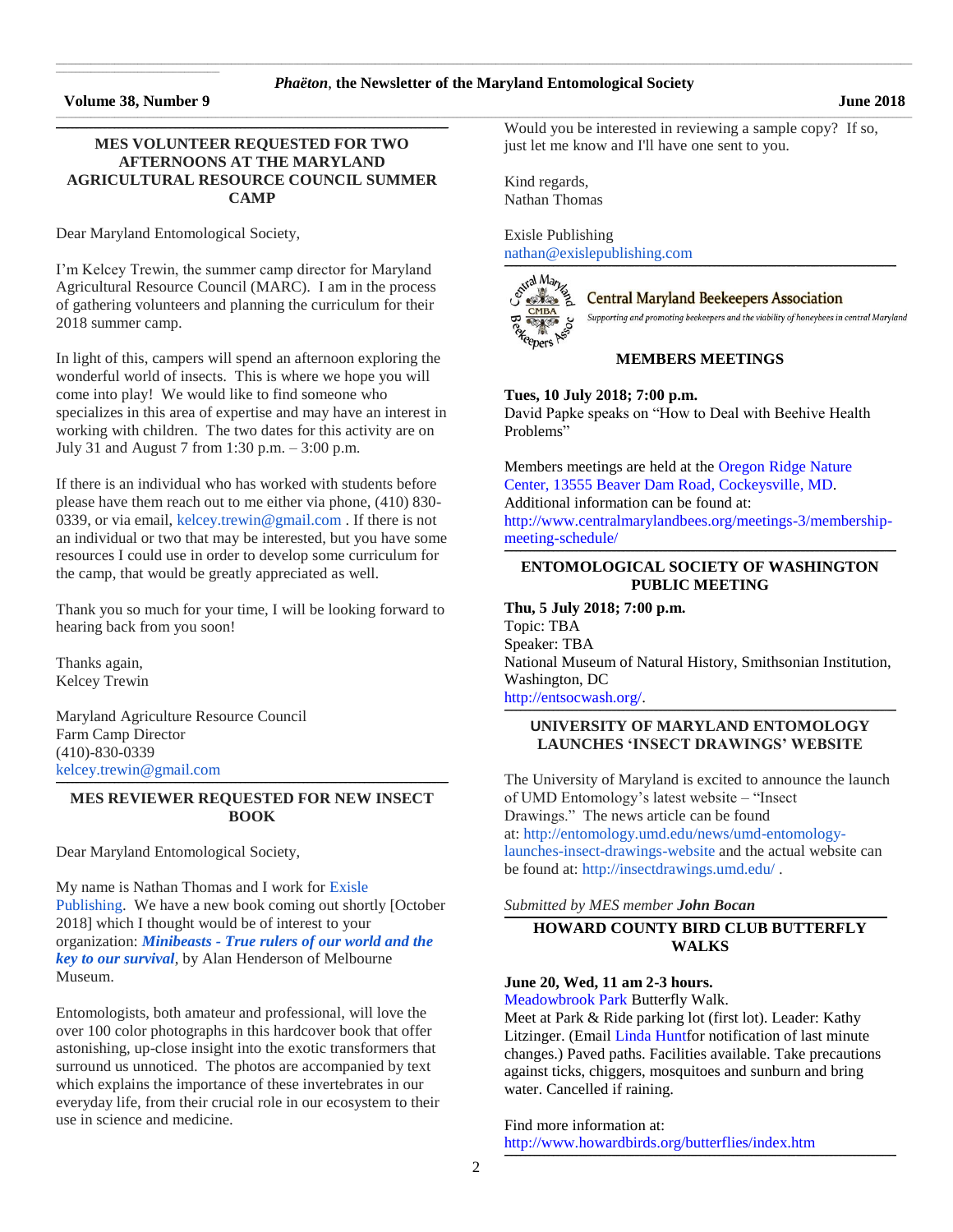**Volume 38, Number 9 June 2018**

 $\mathcal{L}_\text{max}$  and  $\mathcal{L}_\text{max}$  and  $\mathcal{L}_\text{max}$  are the set of the set of the set of the set of the set of the set of the set of the set of the set of the set of the set of the set of the set of the set of the set of th

# **FORT INDIANTOWN GAP REGAL FRITILLARY BUTTERFLY TOURS**

This June and July 2018, visitors are invited to come see the only population of regal fritillary butterflies in the eastern United States at Fort Indiantown Gap, near Annville, Lebanon County. The tours allow the public a guided opportunity to see this rare butterfly and its associated grassland habitat on military training ranges.

This year's free guided tours will be on June 29, 30 and July 6, 7. No reservations are required, and no rain dates will be scheduled. Please arrive no later than 9:30am. For the address and other information, please visit:

[http://www.dmva.pa.gov/dmvaoffices/Environmental-](http://www.dmva.pa.gov/dmvaoffices/Environmental-Resources/Pages/Regal-Fritillary-Butterfly-FTIG.aspx)[Resources/Pages/Regal-Fritillary-Butterfly-FTIG.aspx](http://www.dmva.pa.gov/dmvaoffices/Environmental-Resources/Pages/Regal-Fritillary-Butterfly-FTIG.aspx)

# **EAGLE HILLS INSTITUTE NATURAL HISTORY SEMINARS**

**\_\_\_\_\_\_\_\_\_\_\_\_\_\_\_\_\_\_\_\_\_\_\_\_\_\_\_\_\_\_\_\_\_\_\_\_\_\_\_\_\_\_\_\_\_\_\_\_\_\_\_\_\_\_\_\_\_\_\_\_\_\_\_\_\_\_\_\_\_\_\_\_\_\_\_\_\_\_\_\_\_\_\_\_\_\_\_\_\_\_\_\_\_\_\_\_\_\_\_\_\_\_\_\_\_\_\_\_\_\_\_\_\_\_\_\_\_\_\_\_\_\_\_\_\_\_\_\_\_\_\_\_\_\_\_\_\_\_\_\_\_\_\_\_\_\_\_\_\_\_\_\_\_\_\_\_\_\_\_\_\_\_\_\_\_\_\_\_**

#### **Steuben, Maine**

During the summer, the Eagle Hills Institute offers intensive week-long field-based seminars and workshops on the coast of Maine taught by experts in their respective fields. This summer, several of these courses will be related to arthropods.

#### **July 1-7**

Dragonflies and Damselflies: Field Techniques and Identification Instructor: Bryan Pfeiffer and Michael Blust

#### **July 8-14**

Spiders: Identification, Biology and Ecology Instructor: Kefyn Catley

# **July 8-14**

Native Bees: Biology, Ecology, Identification, and Conservation Instructor: Sara Bushmann and Kalyn Bickerman-Martens

#### **July 22-28**

Microlepidoptera: Collection, Preparation, Dissection, Identification, and Natural History Instructor: Jason Dombroskie

#### **July 29 – Aug 4**

Tracks & Sign of Insects and Other Invertebrates Instructor: Charley Eiseman

# **Aug 5-11**

Aquatic Entomology Instructor: Steven Burian

More information about the courses, rates and registration may be found at: <https://www.eaglehill.us/programs/nhs/nhs-calendar.shtml>

# **MASSAUDUBON FIREFLY WATCH**

Firefly Watch combines an annual summer evening ritual with scientific research. Join a network of volunteers by observing your own backyard and help scientists map fireflies found in New England and beyond. Mass Audubon has teamed up with **[researchers](https://www.massaudubon.org/get-involved/citizen-science/firefly-watch/about-the-researchers) from Tufts University** to track the fate of these amazing insects. It's easy to participate in Firefly Watch. All you need to do is spend 10 minutes once a week during firefly season observing fireflies in one location (your backyard or in a nearby field). All firefly sightings—or lack thereof—are valuable.

Find out how to participate and get more information at: [https://www.massaudubon.org/get-involved/citizen](https://www.massaudubon.org/get-involved/citizen-science/firefly-watch)[science/firefly-watch](https://www.massaudubon.org/get-involved/citizen-science/firefly-watch)

# **LANTERNFLIES EAT EVERYTHING IN SIGHT. THE U.S. IS LOOKING DELICIOUS.**



In case you missed it, the New York Times had a recent article about the Spotted Lanternfly:

[https://www.nytimes.com/2018/05/21/science/lanternflies](https://www.nytimes.com/2018/05/21/science/lanternflies-pennsylvania-crops.html)[pennsylvania-crops.html](https://www.nytimes.com/2018/05/21/science/lanternflies-pennsylvania-crops.html)

# **OCT 2017-SEP 2018 MES MEMBERSHIP YEAR OFFICERS**

| Vice President<br>Philip J. Kean<br>Janet A. Lydon<br>Secretary<br>Treasurer<br>Edgar A. Cohen, Jr.<br>Historian<br>(vacant)<br><b>Faculty Sponsors</b><br>Journal Editor<br>Eugene J. Scarpulla<br>E-newsletter Editors Aditi Dubey | President | <b>Frederick Paras</b>            |
|--------------------------------------------------------------------------------------------------------------------------------------------------------------------------------------------------------------------------------------|-----------|-----------------------------------|
|                                                                                                                                                                                                                                      |           |                                   |
|                                                                                                                                                                                                                                      |           |                                   |
|                                                                                                                                                                                                                                      |           |                                   |
|                                                                                                                                                                                                                                      |           |                                   |
|                                                                                                                                                                                                                                      |           | Frank E. Hanson & Austin P. Platt |
|                                                                                                                                                                                                                                      |           |                                   |
|                                                                                                                                                                                                                                      |           |                                   |

**\_\_\_\_\_\_\_\_\_\_\_\_\_\_\_\_\_\_\_\_\_\_\_\_\_\_\_\_\_\_\_\_\_\_\_\_\_\_\_\_\_\_\_\_\_\_\_\_\_\_\_\_\_\_\_\_\_\_\_\_\_\_\_\_\_\_\_\_\_\_\_\_\_\_\_\_\_\_\_\_\_\_\_\_\_\_\_\_\_\_\_\_\_\_\_\_\_\_\_\_\_\_\_\_\_\_\_\_\_\_\_\_\_\_\_\_\_\_\_\_\_\_\_\_\_\_\_\_\_\_\_\_\_\_\_\_\_\_\_\_\_\_\_\_\_\_\_\_\_\_\_\_\_\_\_\_\_\_\_\_\_\_\_\_\_\_**